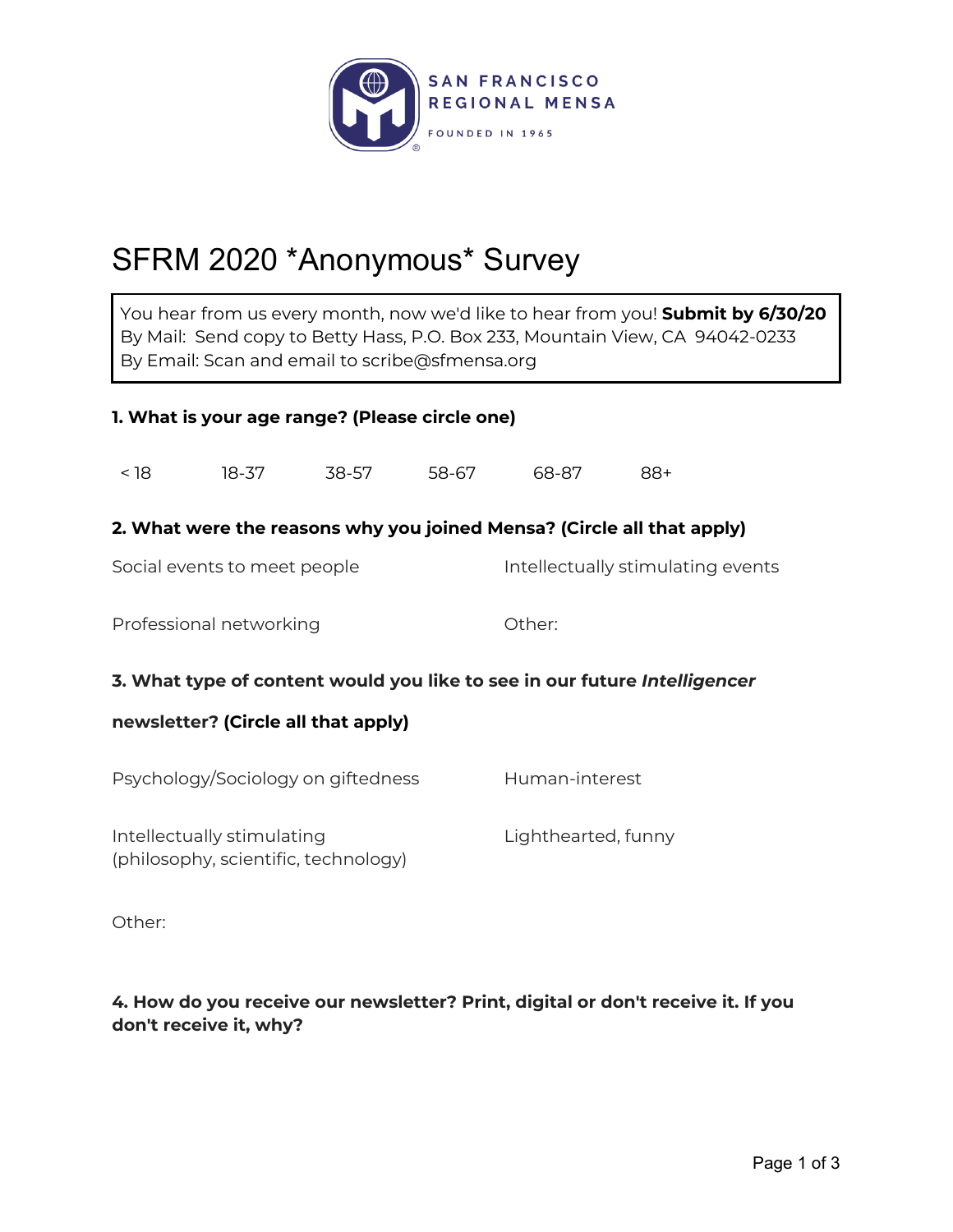

## **5. SFRM is a volunteer-run organization and volunteering is a great way to meet other members! In what areas would you like to volunteer (max 1-4 hours/month)? (Check all that apply)**

- ❏ Membership: you love connecting and talking to people to encourage them to do things.
- ❏ Events: you love planning parties and getting people together
- ❏ Promotion: you love getting the word out about awesome things to think about or do
- ❏ Administration: you love organizing and planning logistics
- ❏ Creative: you love to write, draw and design things
- ❏ Family-friendly events: you want events that you and your children can enjoy together
- ❏ Other:

#### **6. What is your overall impression of SFRM?**

#### **7. Do you feel a sense of belonging in SFRM? Tell us why or why not.**

#### **8. If you had a magic wand and could make SFRM better, what changes would**

**you make?**